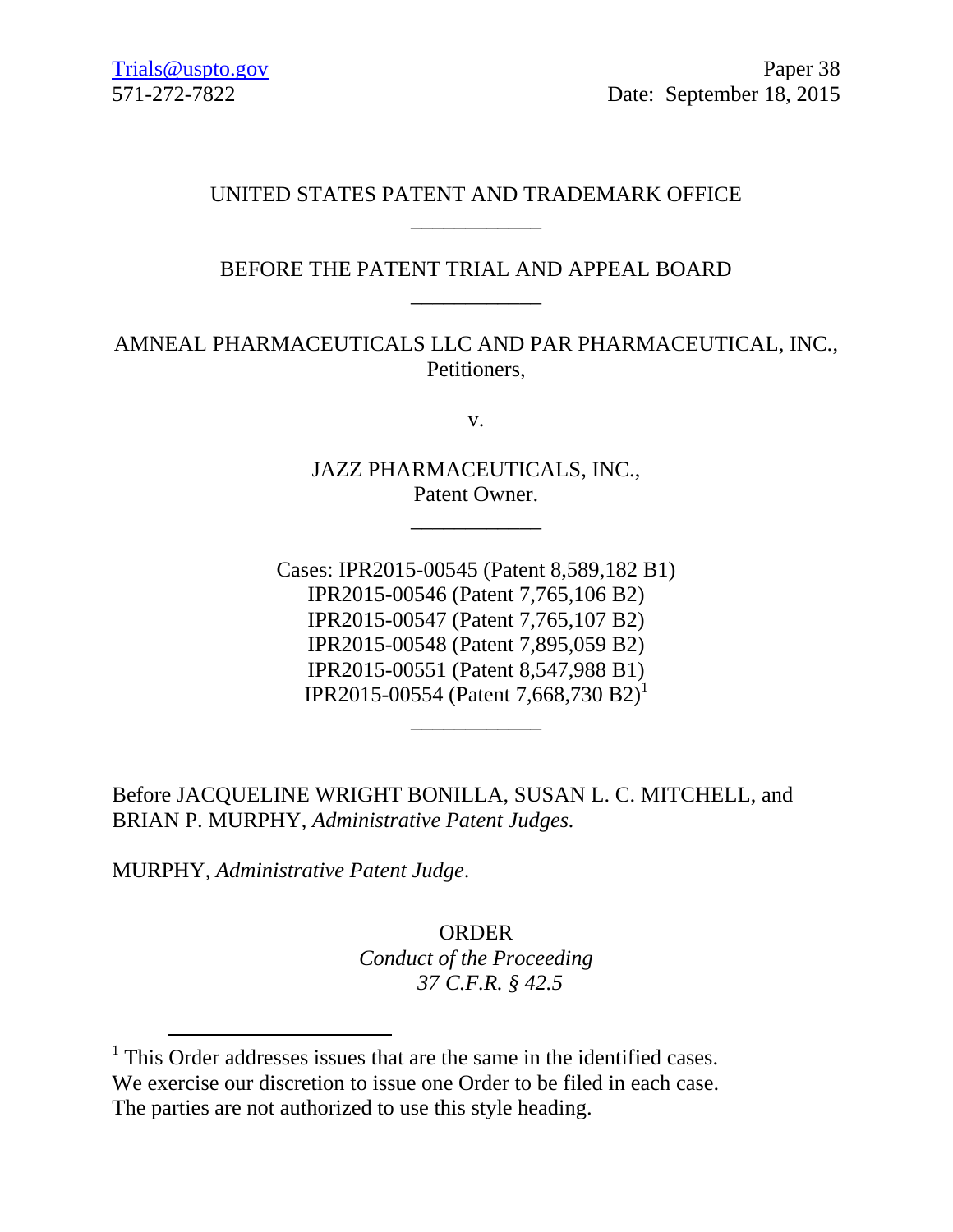l

#### I. INTRODUCTION

Petitioner Par Pharmaceutical, Inc. ("Par Inc.") filed Petitions requesting *inter partes* review in each of the above-identified proceedings, and Petitioner Amneal Pharmaceuticals LLC ("Amneal") filed Petitions requesting *inter partes*  review in four of the above-identified proceedings, IPR2015-00545, IPR2015- 00546, IPR2015-00547, and IPR2015-00554. Paper 3 ("Pet.").<sup>2</sup> The Petitions in IPR2015-00548 (Paper 1, 58) and IPR2015-00551 (Paper 1, 58) identify Par Inc. as the sole real-party-in-interest, and the Petitions in IPR2015-00545, IPR2015- 00546, IPR2015-00547, and IPR2015-00554 identify Amneal and Par Inc. as the real-parties-in-interest. Pet. 59.

Patent Owner Jazz Pharmaceuticals, Inc. ("Patent Owner") filed a Preliminary Response ("Prelim. Resp.") in each proceeding, asserting that parent companies of Par Inc. – Par Pharmaceutical Companies, Inc. ("Par Co."), Par Pharmaceutical Holdings, Inc. ("Par Holdings"),<sup>3</sup> Sky Growth Intermediate Holdings I Corporation ("Sky I"), and Sky Growth Intermediate Holdings II Corporation ("Sky II") – should have been identified as real-parties-in-interest in each of the above-identified proceedings. Prelim. Resp. 9–23. We ordered supplemental briefing and additional discovery on the issue. Paper 11. After considering the supplemental briefing and additional discovery provided by the

 $2^2$  Citations are to IPR2015-00545 as representative unless otherwise indicated. <sup>3</sup> Par Holdings was formed in 2012 as Sky Growth Holdings Corporation, but changed its name to Par Holdings on March 4, 2015. Prelim. Resp. 9 n.3 (citing Ex. 2015, 13).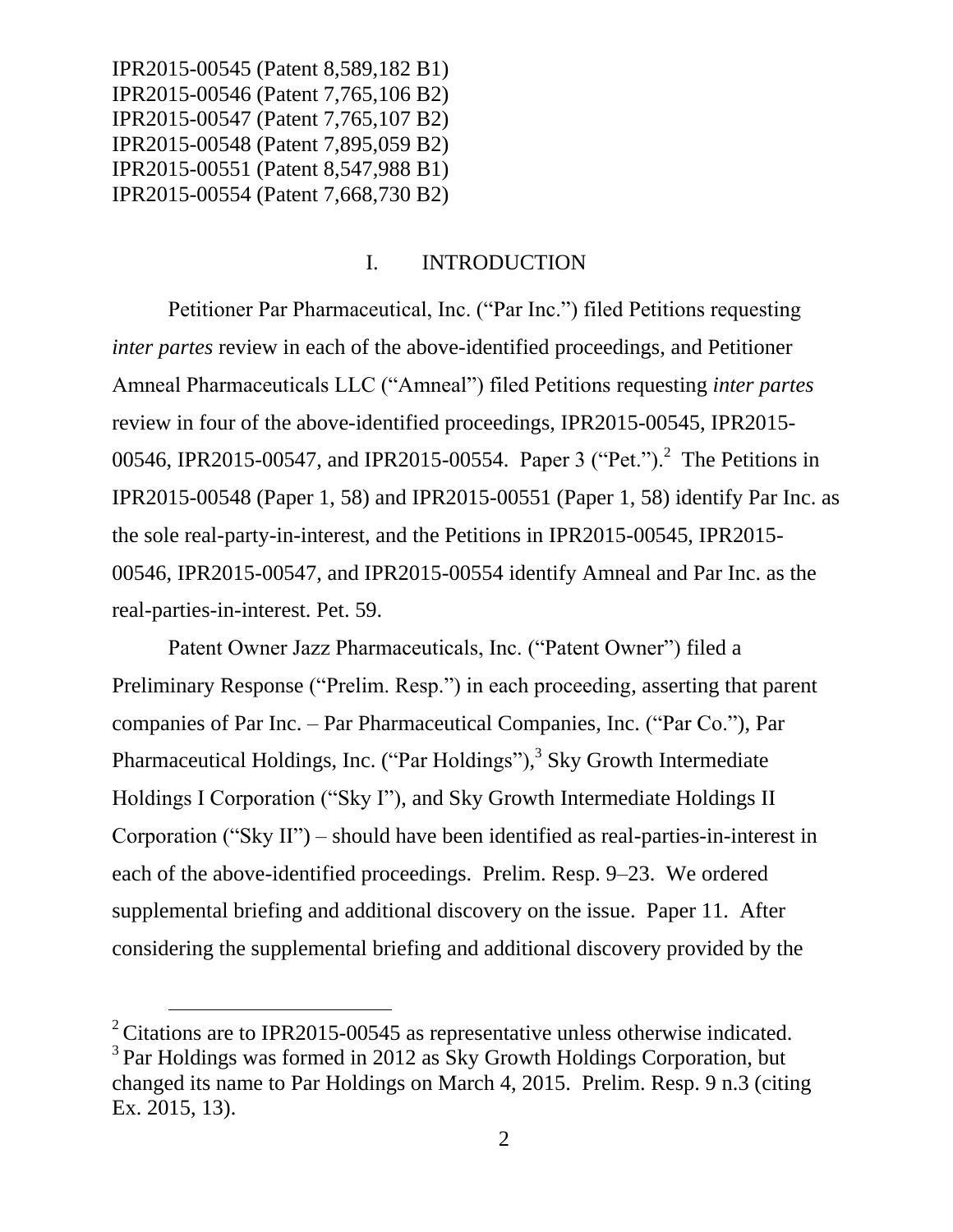l

parties, we issued our Decision to Institute on July 29, 2015. Paper 25. In that Decision, we determined, *inter alia*, that evidence of record before us at the time established that Petitioner had complied sufficiently with with the statutory requirement to identify all real parties-in-interest. *Id*. at 18.

 On August 25, 2015, pursuant to authorization from the Board, Patent Owner filed a motion for additional discovery from Petitioner Par Inc. regarding the real party-in-interest issue. Paper 34 ("Mot."). On August 28, 2015, Par Inc. filed its opposition to the motion. Paper 37 ("Opp.").<sup>4</sup> We address the parties arguments below.

Patent Owner has requested (i) billing records submitted by Petitioner's outside counsel and expert witness to any of the Par entities relating to these *inter partes* review proceedings, and (ii) employment agreements between David Silverstein and any Par entity, and Lawrence Brown and any Par entity. Mot. 1 (citing Ex. 2039, 3). Messrs. Silverstein and Brown are the two in-house attorneys identified by Petitioner as having primary responsibility for the decision to file and the content of the *inter partes* review petitions. Ex. 1039 ¶ 7 ("Gilman Declaration"). Patent Owner addresses five factors to be considered for a grant of additional discovery. Mot. 2–5 (citing *Garmin Int'l, Inc. v. Cuozzo Speed Techs. LLC*, Case IPR2012-00001, slip op. at 6–7 (PTAB Mar. 5, 2013) (Paper 26) (the "*Garmin* factors").

 $4$  We cite to the parties' redacted motion papers. The parties have filed motions to seal a very limited amount of confidential information addressed below in Section III.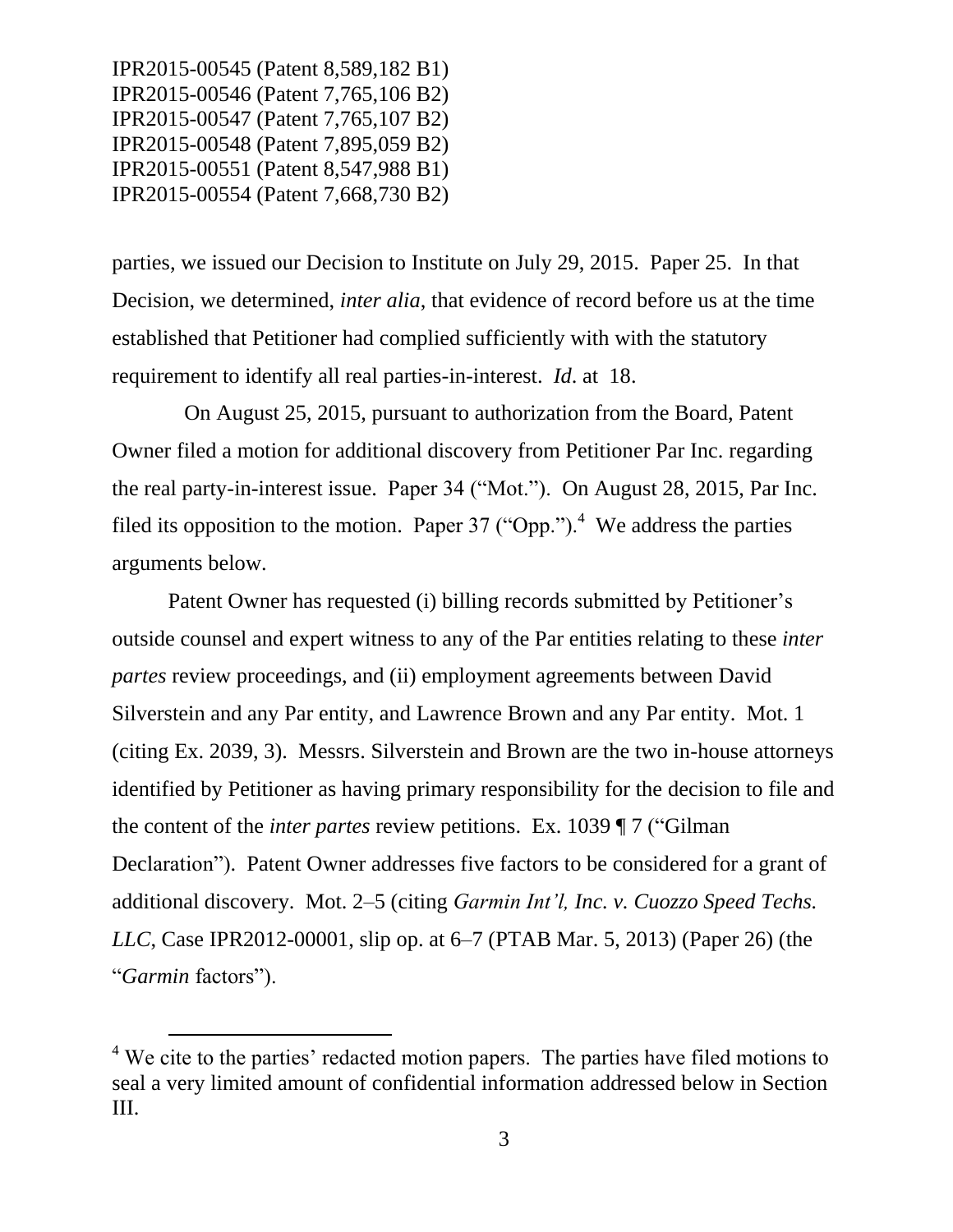#### II. ANALYSIS REGARDING ADDITIONAL DISCOVERY

Regarding the first *Garmin* factor ("more than a mere allegation or possibility that something useful will be discovered"), Patent Owner argues that the billing records will be useful for determining who is actually funding these *inter partes review proceedings, and the employment records will be useful for* determining which Par entity actually employs the individuals responsible for the content and filing of the petitions. *Id.* at 2–3. Patent Owner argues that the Gilman Declaration did not address or identify billing records to support the statement that Par Inc. was the only Par entity that "paid" any filing or legal fees in connection with the preparation of these IPR petitions (Ex. 1039 ¶ 7), and that Mr. Gilman was not forthcoming at his deposition. *Id.* Patent Owner further argues that Mr. Gilman's Declaration did not address or refer to employment agreements, and that Mr. Gilman did not speak to Messrs. Silverstein or Brown regarding their employment records prior to the deposition. *Id.* at 3–4.

Petitioner Par Inc. asserts that Patent Owner had the ability to generate equivalent information, arguing that Patent Owner had the chance to depose Mr. Gilman prior to institution, but did not make effective use of the opportunity. Opp. 2–3. Although there may be some merit to this position, we are persuaded that Petitioner also attempts to use the attorney-client privilege and alleged undue burden as a shield to avoid providing the limited documents requested. *Id.* at 4. Petitioner has control over the requested information and Patent Owner does not have the ability to generate equivalent information, even though Patent Owner did not attempt to elicit some of this information during Mr. Gilman's deposition. The

4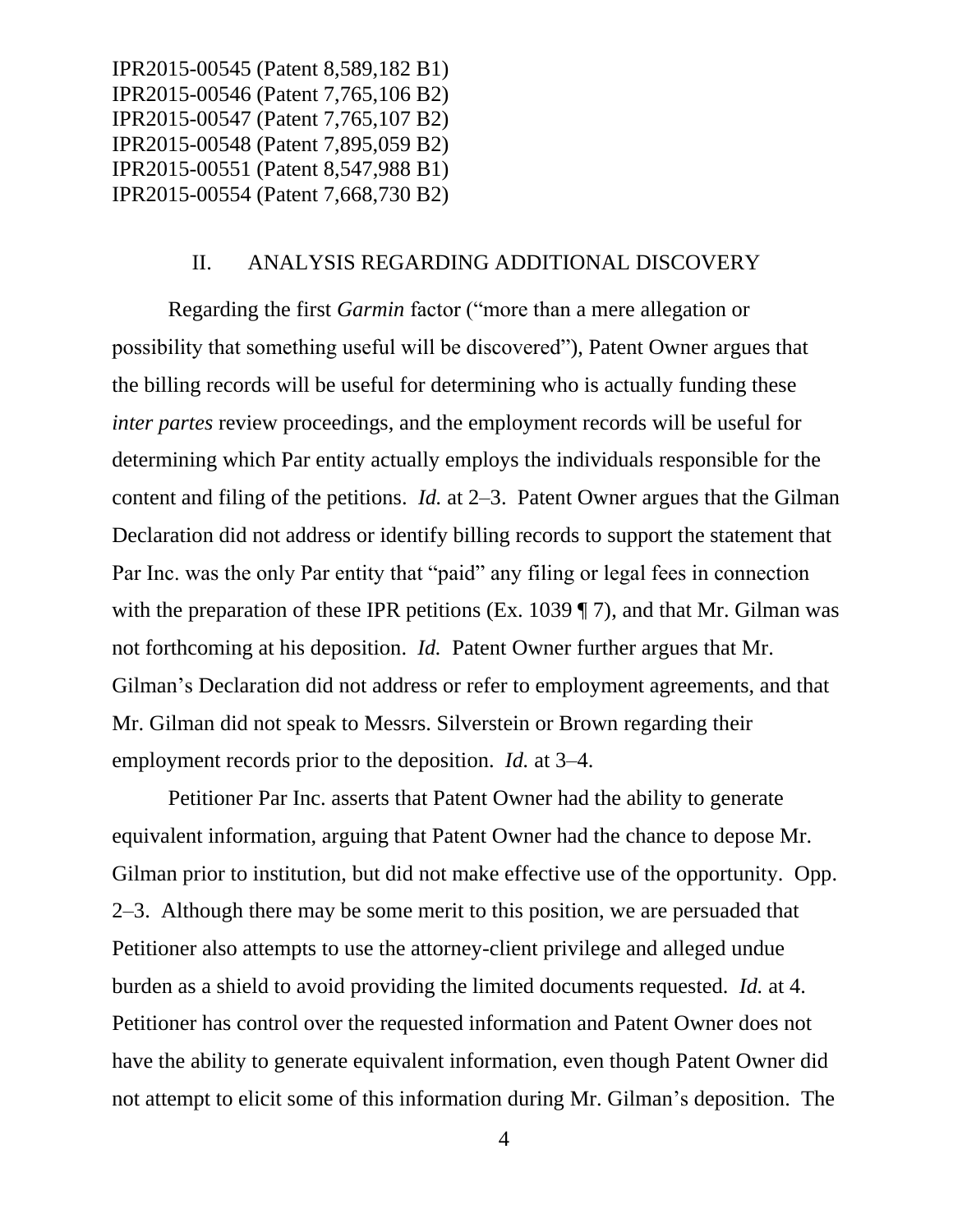deposition transcript provides less than a clear record. For example, during his deposition, Mr. Gilman refused to answer questions regarding employment of members of the legal department and whether members of the legal department work for any of the Par entities, as beyond the scope of his declaration. Ex. 2033, 17:7-10, 21:3-22:10, 26:24-27:14, 28:8-30:4, 53:4–56:7.

Patent Owner has made a very limited request for additional documents that will help the Board understand which Par entity (or entities) receives and pays the bills for these *inter partes* review proceedings, and which Par entity (or entities) employs the responsible in-house attorneys. Non-privileged factual information contained in the billing records and the employment agreements may, therefore, bear on our consideration of whether Petitioner has identified all real parties-ininterest. *See, e.g., Corning Optical Commn'cs v. PPC Broadband*, Case IPR2014- 00440, slip op. at 17, 20–21 (PTAB Aug. 18, 2015) (Paper 68).

Petitioner further argues that evidence relied upon by Patent Owner to support Patent Owner's assertions regarding real parties-in-interest is inadmissible under Federal Rule of Evidence 408. Opp. 4–5. Federal Rule of Evidence 408 precludes the use of offers of compromise "to prove or disprove the validity or amount of a disputed claim." Fed. R. Evid. 408. The disputed "claim" at issue in this proceeding is the alleged unpatentability of the '182 patent claims, not Petitioner Par Inc.'s alleged noncompliance with the requirement to identify all real parties-in-interest. The specific fact at issue on Patent Owner's motion to compel additional discovery – Dr. Brown's signature block on an email regarding confidential business communications – is not being used by Patent Owner to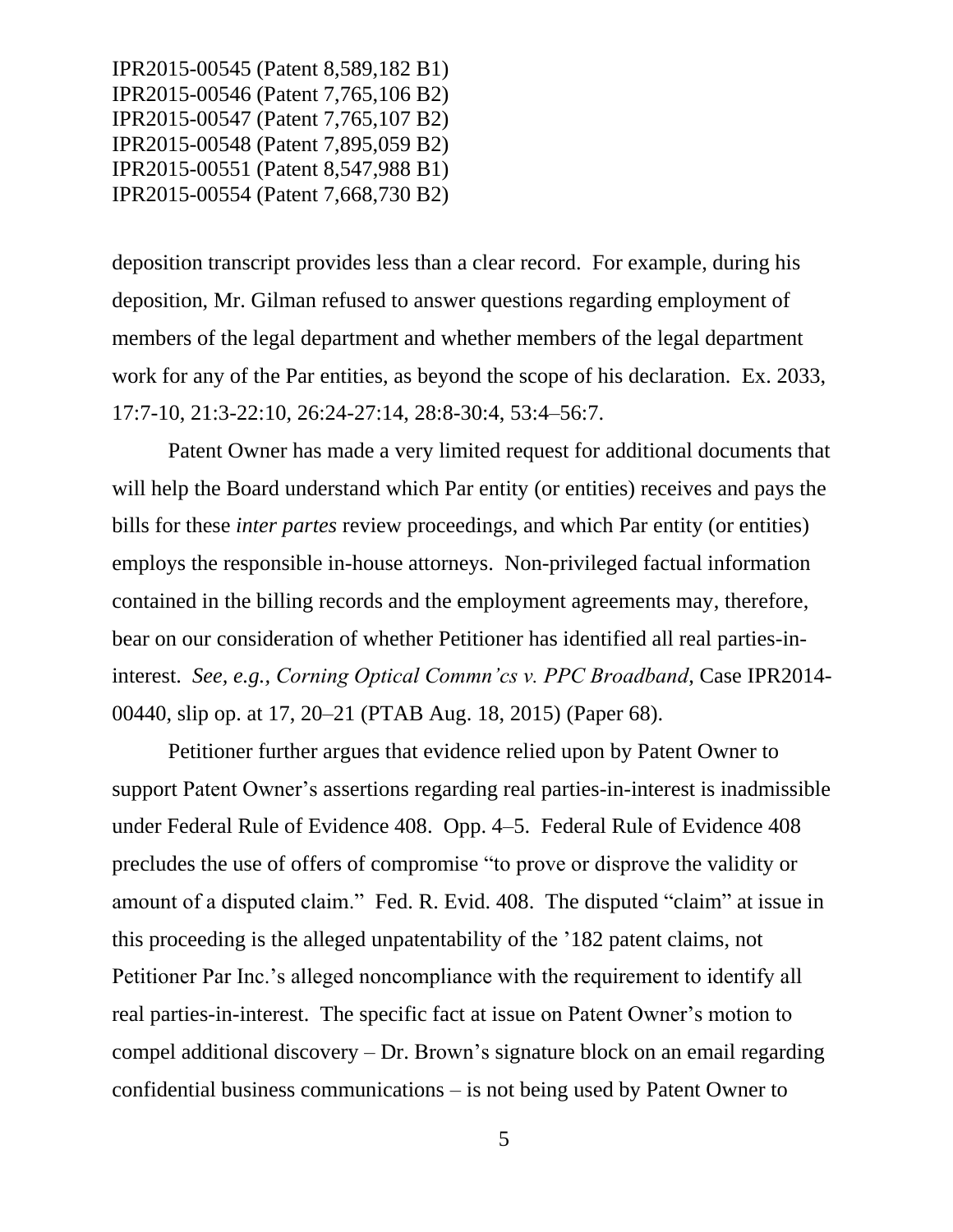contest Petitioner's allegations of unpatentability. Federal Rule of Evidence 408, therefore, does not preclude reliance on the email to assess Petitioner's compliance with its obligation to identify all real parties-in-interest pursuant to 35 U.S.C.  $§ 312(a)(2).$ 

The remaining *Garmin* factors favor Patent Owner. We are persuaded that Patent Owner does not seek Petitioners' litigation positions and does not have the ability to generate equivalent discovery by other means. Mot. 4–5. The requests are focused, easily understandable, and not overly burdensome to Petitioners. *Id.*

Therefore, we determine Patent Owner has made a sufficient showing for us to grant the motion to produce non-privileged information contained in the requested documents, subject to certain conditions. First, the attorney billing records are limited to those records submitted to any of the Par entities that relate to the time period prior to and including the filing date of the Petitions. Second, any billing amounts and specific descriptions of legal services may be redacted. Third, only those portions of the employment agreements necessary to identify which Par entity (or entities) employs Messrs. Silverstein and Brown and those portions describing the scope of employment need be provided, in addition to other relevant identifying information and signature blocks.

6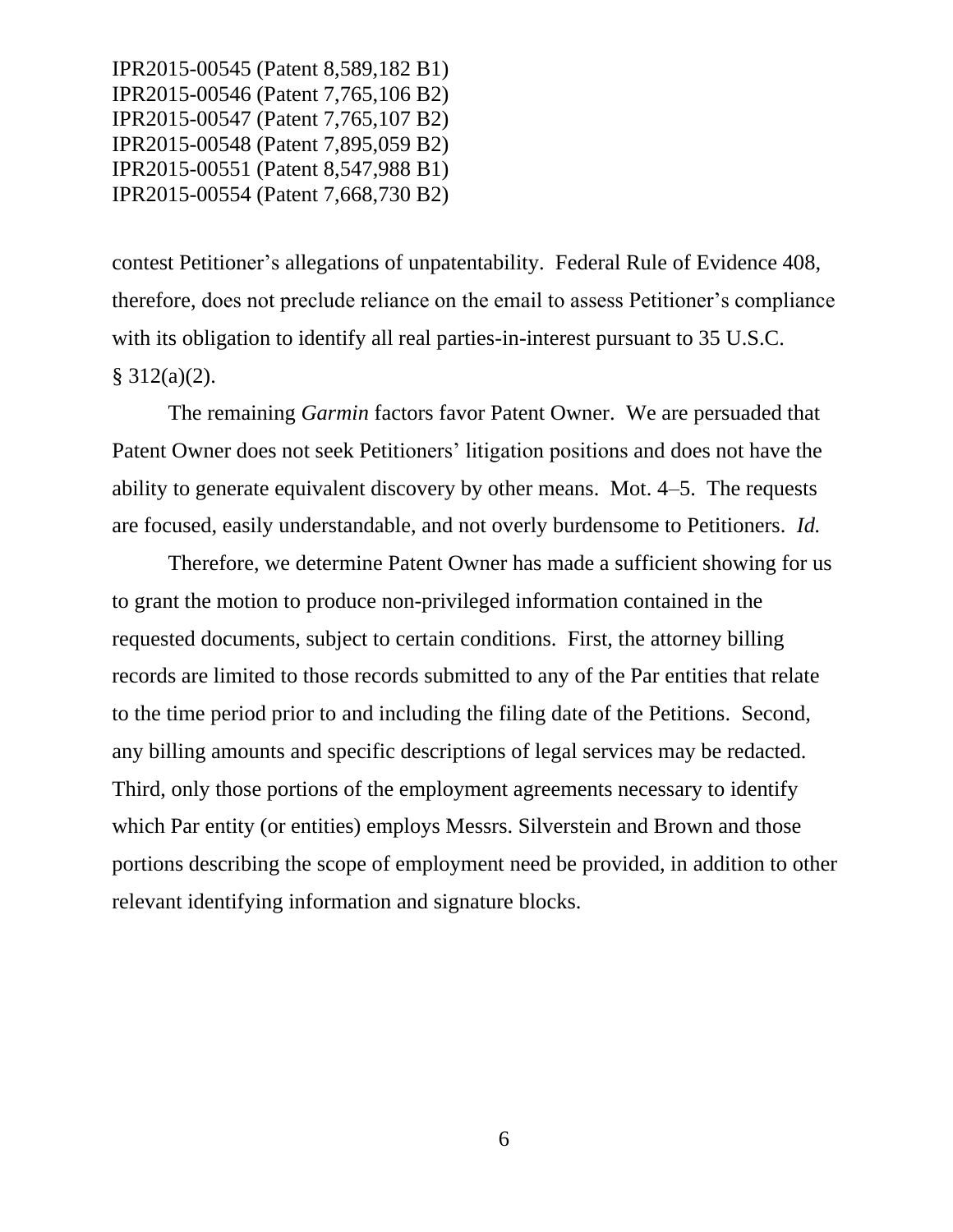### III. MOTIONS TO SEAL AND FOR ENTRY OF PROTECTIVE ORDER

Patent Owner and Petitioner both have submitted motions to seal confidential information in the record.

Patent Owner moves (i) to seal confidential (un-redacted) versions of Exhibit 2033, Patent Owner's Reply to Petitioners' Failure to Name All Real Parties In Interest (Paper 17), and Patent Owner's Motion for Additional Discovery (Paper 33), (ii) to seal Exhibit 2037 in its entirety, and (iii) for entry of the Board's default Protective Order. Paper 16 ("PO Mot. to Seal I"); Paper 32 ("PO Mot. to Seal II). Petitioner Par Inc. moves to seal the confidential version of Petitioner's Opposition to Patent Owner's Motion for Additional Discovery (Paper 36), which discusses Exhibit 2037. Paper 35 ("Pet. Mot. to Seal").

The standard for granting a motion to seal is "good cause." 37 C.F.R. § 42.54. There is a strong public policy that favors making information filed in *inter partes* review proceedings open to the public. *See Garmin International v. Cuozzo Speed Technologies, LLC*, Case IPR2012-00001, slip op. at 1–2 (PTAB March 14, 2013) (Paper 34) (discussing the standards of the Board applied to motions to seal). The moving party bears the burden of showing that the relief requested should be granted. 37 C.F.R. § 42.20(c). That includes showing that the information is truly confidential, and that such confidentiality outweighs the strong public interest in having an open record. See *Garmin* at 3.

Patent Owner states that page 7, lines 15-16, of Exhibit 2033 contain Par Inc.'s declarant, Barry Gilman's, home address. PO Mot. to Seal I, 1. Patent Owner further states that the address was redacted pursuant to Mr. Gilman's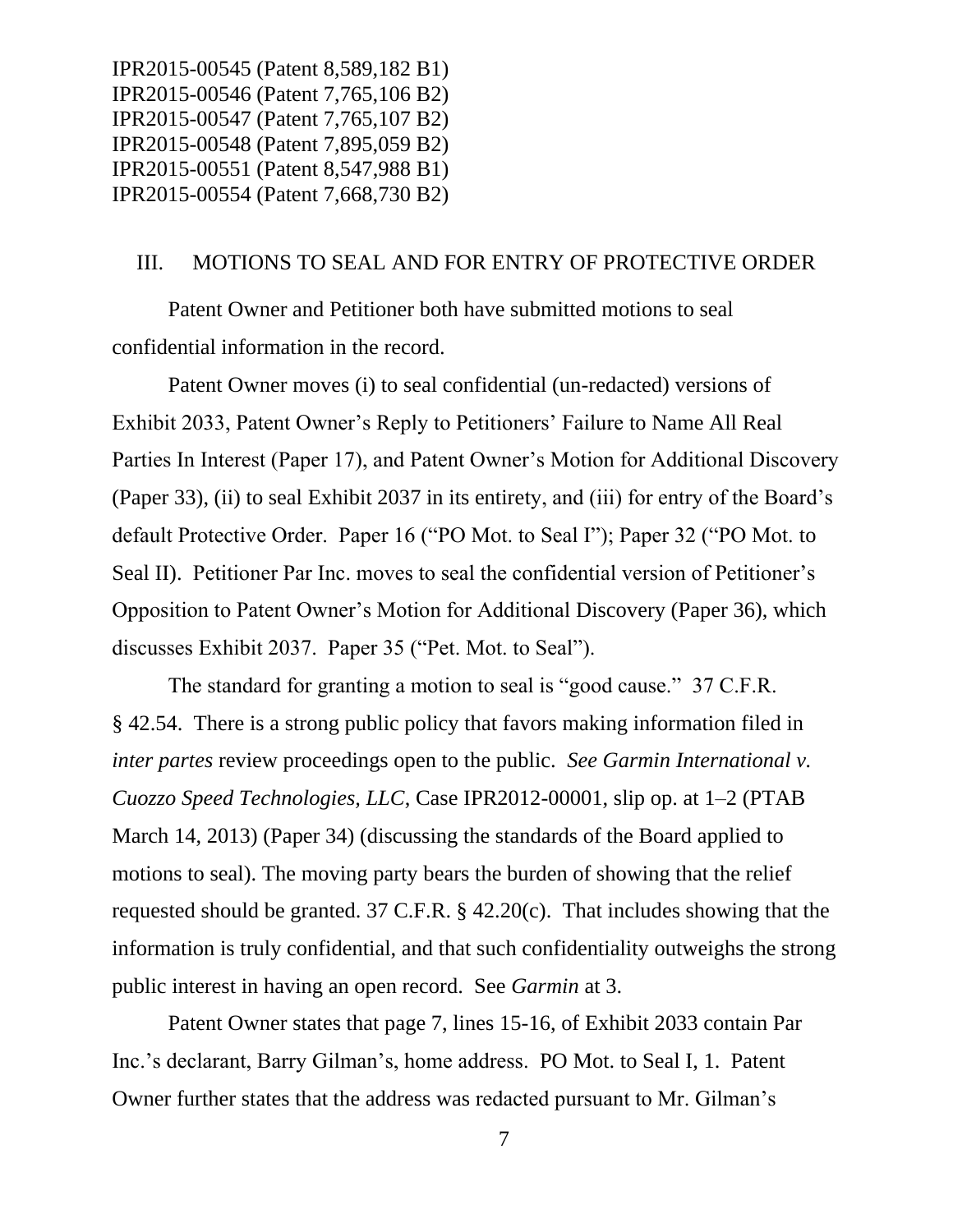request during his June 4, 2015 deposition. *Id.*; Ex. 2033, 70:13–18. Patent Owner and Petitioner Par Inc. both represent that Exhibit 2037, and the portion of Papers 17, 33, and 36 discussing that exhibit, contain the parties' business confidential information. PO Mot. to Seal I, 1; PO Mot. To Seal II, 1; Pet. Mot to Seal, 1. Exhibit 2037 relates generally to confidential business discussions between Patent Owner and Petitioner Par Inc. that are marked pursuant to Federal Rule of Evidence 408.

Having considered the documents at issue, we are persuaded that Patent Owner and Petitioner have demonstrated "good cause" for keeping the confidential business information of the parties under seal. The parties also have filed redacted public versions of Mr. Gilman's deposition transcript (Exhibit 2033), Patent Owner's Reply to Petitioners' Failure to Name All Real Parties In Interest (Paper 18), and Patent Owner's Motion for Additional Discovery (Paper 34). The parties also have shown good cause for entry of the Board's default Protective Order, attached as Exhibit B to our Trial Practice Guide.

We remind the parties of the public's interest in maintaining a complete and understandable file history, and thus, that there is an expectation that confidential information relied upon in a subsequent decision will be made public. *See Office Trial Practice Guide*, 77 Fed. Reg. at 48760–61. In addition, confidential information subject to a protective order ordinarily becomes public 45 days after denial of a petition to institute or 45 days after final judgment in a trial. A party seeking to maintain the confidentiality of the information may file a motion to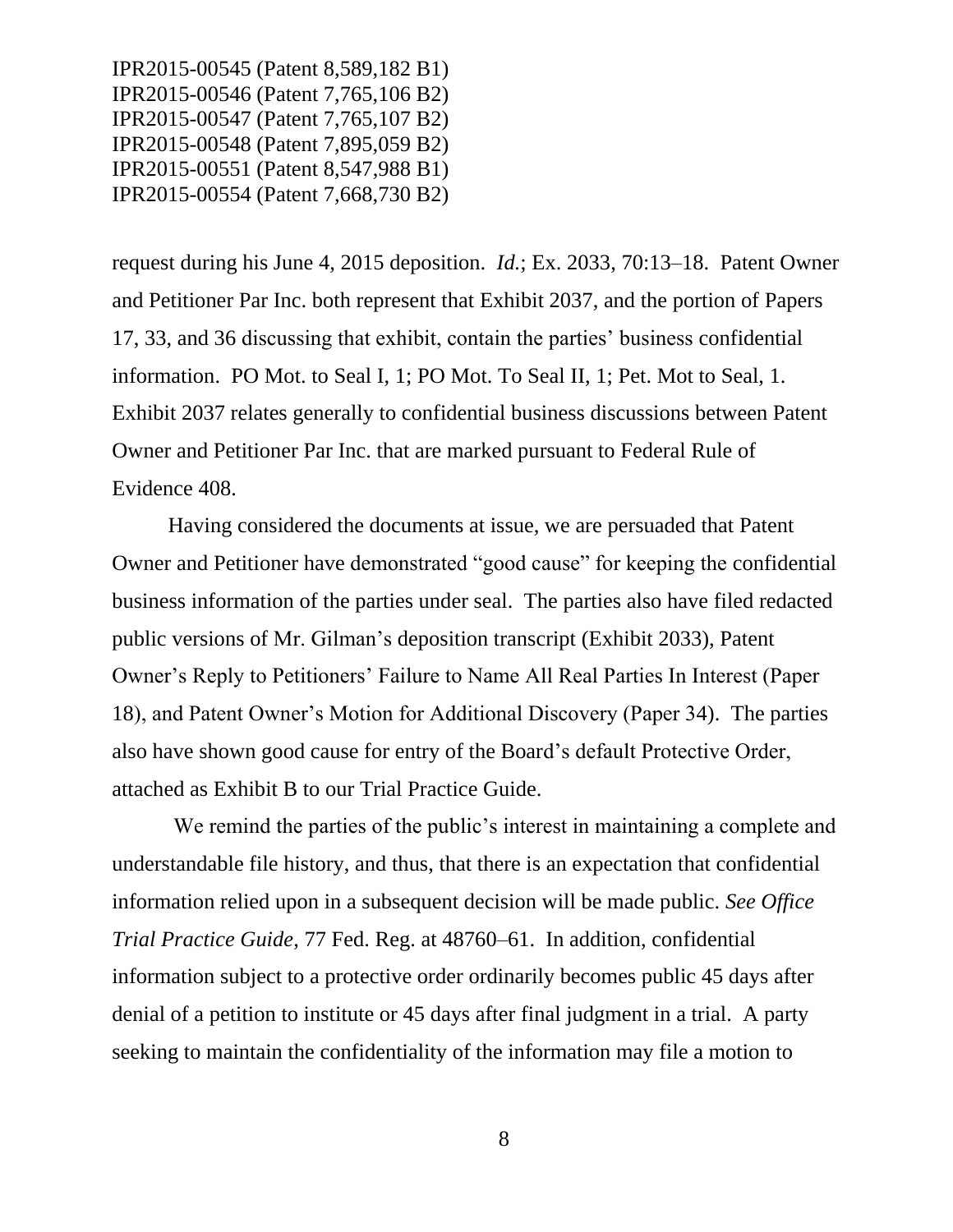expunge the information from the record prior to the information becoming public. *See* 37 C.F.R. § 42.56.

### IV. ORDER

Accordingly, it is:

ORDERED that Patent Owner's motion for additional discovery is *granted*, subject to the conditions stated on page 6;

FURTHER ORDERED that that the following papers and exhibits shall be sealed as "Board and Parties Only": Papers 17, 33, 36, Exhibit 2033 (Confidential version), and Exhibit 2037; and

FURTHER ORDERED that the Board's Default Standing Protective Order shall be entered in this proceeding.